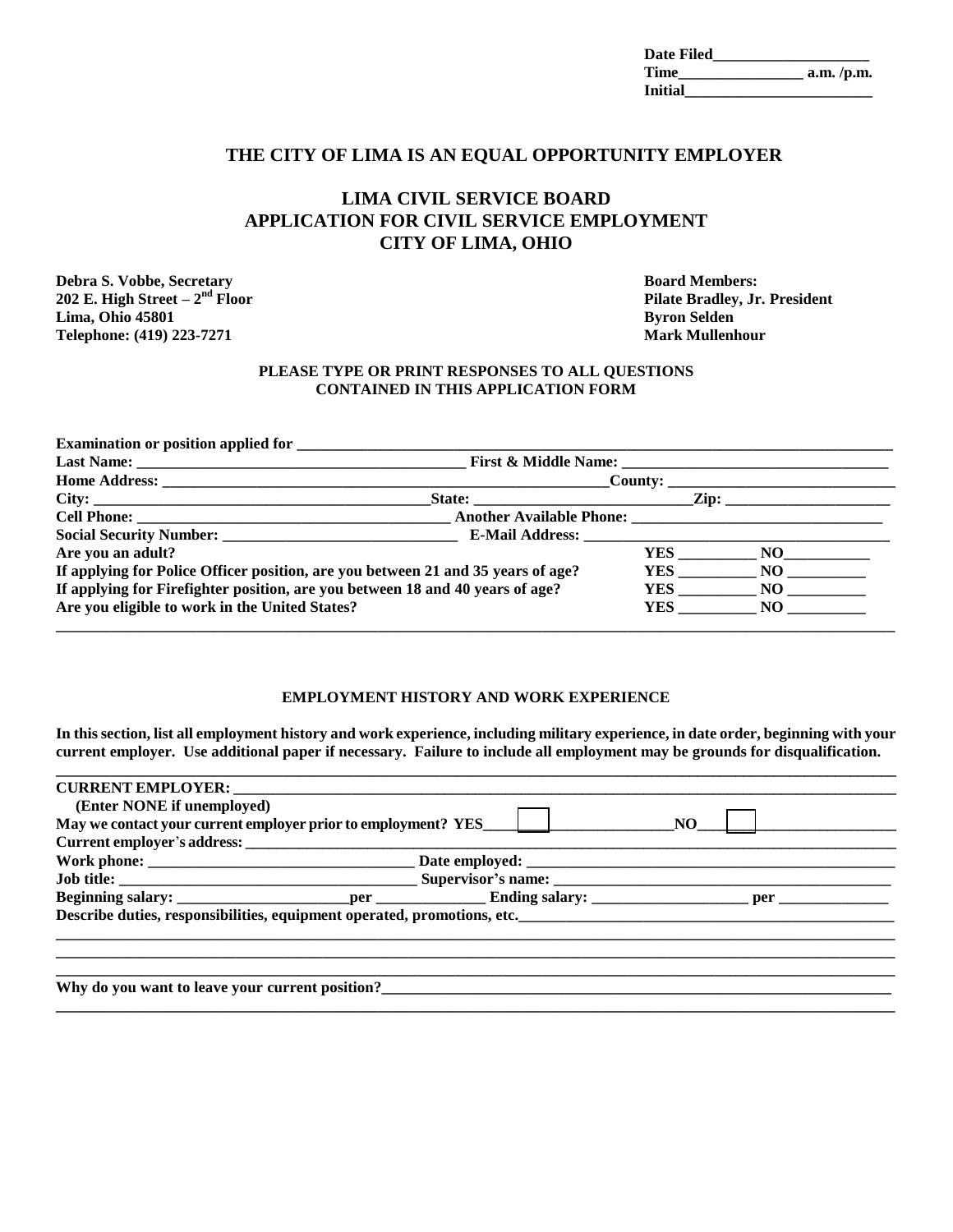| <b>PREVIOUS EMPLOYER:</b>                                                                                                                                                                                                      |  |  |
|--------------------------------------------------------------------------------------------------------------------------------------------------------------------------------------------------------------------------------|--|--|
|                                                                                                                                                                                                                                |  |  |
|                                                                                                                                                                                                                                |  |  |
|                                                                                                                                                                                                                                |  |  |
|                                                                                                                                                                                                                                |  |  |
| Describe duties, responsibilities, equipment operated, promotions,                                                                                                                                                             |  |  |
|                                                                                                                                                                                                                                |  |  |
|                                                                                                                                                                                                                                |  |  |
|                                                                                                                                                                                                                                |  |  |
|                                                                                                                                                                                                                                |  |  |
|                                                                                                                                                                                                                                |  |  |
|                                                                                                                                                                                                                                |  |  |
|                                                                                                                                                                                                                                |  |  |
|                                                                                                                                                                                                                                |  |  |
| Describe duties, responsibilities, equipment operated, promotions,                                                                                                                                                             |  |  |
|                                                                                                                                                                                                                                |  |  |
|                                                                                                                                                                                                                                |  |  |
|                                                                                                                                                                                                                                |  |  |
|                                                                                                                                                                                                                                |  |  |
|                                                                                                                                                                                                                                |  |  |
|                                                                                                                                                                                                                                |  |  |
|                                                                                                                                                                                                                                |  |  |
| Describe duties, responsibilities, equipment operated, promotions,                                                                                                                                                             |  |  |
|                                                                                                                                                                                                                                |  |  |
|                                                                                                                                                                                                                                |  |  |
|                                                                                                                                                                                                                                |  |  |
|                                                                                                                                                                                                                                |  |  |
|                                                                                                                                                                                                                                |  |  |
|                                                                                                                                                                                                                                |  |  |
| Describe duties, responsibilities, equipment operated, promotions,                                                                                                                                                             |  |  |
| etc. The contract of the contract of the contract of the contract of the contract of the contract of the contract of the contract of the contract of the contract of the contract of the contract of the contract of the contr |  |  |
| Why did you leave?                                                                                                                                                                                                             |  |  |
| <b>PREVIOUS EMPLOYER:</b>                                                                                                                                                                                                      |  |  |
|                                                                                                                                                                                                                                |  |  |
|                                                                                                                                                                                                                                |  |  |
| Job title:                                                                                                                                                                                                                     |  |  |
|                                                                                                                                                                                                                                |  |  |
| Describe duties, responsibilities, equipment operated, promotions,                                                                                                                                                             |  |  |
| etc.                                                                                                                                                                                                                           |  |  |
| Why did you leave?                                                                                                                                                                                                             |  |  |

# IF YOU NEED TO LIST ANY ADDITIONAL PREVIOUS EMPLOYERS, PLEASE ADD ADDITIONAL PAGES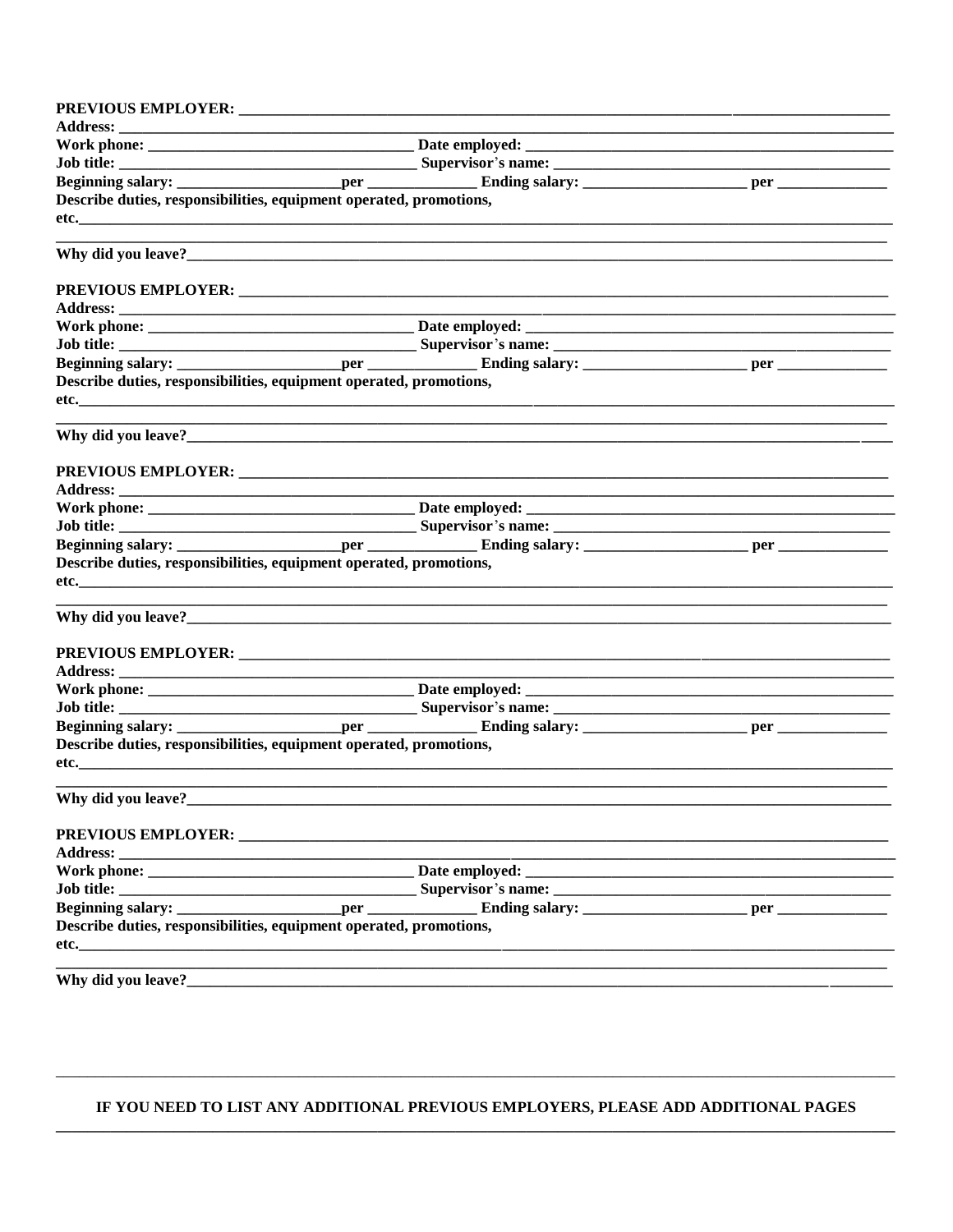#### **EDUCATION AND TRAINING**

### THIS SECTION IS INTENDED TO GIVE THE EMPLOYER INFORMATION ABOUT THE EDUCATION AND TRAINING THAT YOU HAVE COMPLETED AND TO DEMONSTRATE YOUR KNOWLEDGE, SKILLS, AND ABILITIES TO PERFORM THE ESSENTIAL FUNCTIONS OF THE POSITION.

| Please list below any seminars or special training which you believe would be relevant to the type of work you are seeking:                                                                                                                                                   |                      |                |                               |
|-------------------------------------------------------------------------------------------------------------------------------------------------------------------------------------------------------------------------------------------------------------------------------|----------------------|----------------|-------------------------------|
|                                                                                                                                                                                                                                                                               |                      |                |                               |
|                                                                                                                                                                                                                                                                               |                      |                |                               |
| Please use the following space to provide any further information on training, education, skills, abilities, hobbies, volunteer work,<br>etc., that you possess or have experienced that may be helpful in the evaluation of your application. (Attach additional sheets or a |                      |                |                               |
|                                                                                                                                                                                                                                                                               |                      |                |                               |
|                                                                                                                                                                                                                                                                               | PERSONAL INFORMATION |                |                               |
| Do you have any commitments (e.g., a second job, school, etc.) which might interfere with or adversely affect your employment                                                                                                                                                 |                      |                |                               |
| Do you have a valid driver's license? YES______NO______Do you have a valid commercial driver's license? YES______<br>If having either license is an essential function of the position applied for, can you obtain such license? YES __________ NO                            |                      |                | NO                            |
| <b>Reference's Printed Name</b>                                                                                                                                                                                                                                               | <b>Address</b>       | Years<br>Known | <b>Phone</b><br><b>Number</b> |
|                                                                                                                                                                                                                                                                               |                      |                |                               |
|                                                                                                                                                                                                                                                                               |                      |                |                               |
|                                                                                                                                                                                                                                                                               |                      |                |                               |
| 3.                                                                                                                                                                                                                                                                            |                      |                |                               |
|                                                                                                                                                                                                                                                                               |                      |                |                               |